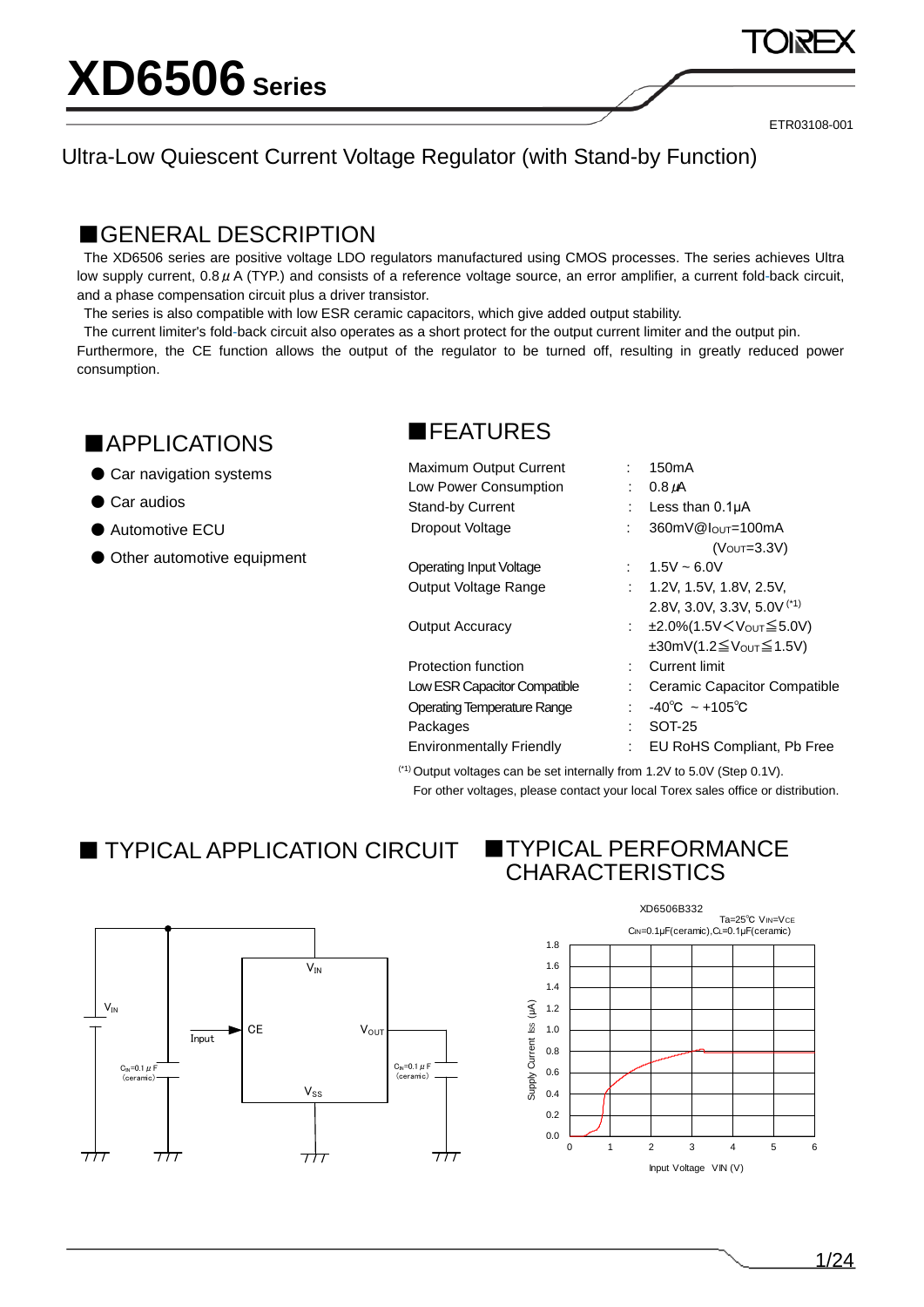## ■ BLOCK DIAGRAMS



\* Diodes shown in the above circuit are ESD protection diodes and parasitic diodes

## ■PRODUCT CLASSIFICATION

#### ●Ordering Information

XD6506 ①②③④⑤⑥-⑦(\*1)

| <b>DESIGNATOR</b>          | ITEM                           | <b>SYMBOL</b>                              | <b>DESCRIPTION</b>                                             |
|----------------------------|--------------------------------|--------------------------------------------|----------------------------------------------------------------|
|                            | <b>TYPE</b><br>В               |                                            | Refer to Selection Guide                                       |
| (2)3                       | Output Voltage                 | 12, 15, 18, 25, 28,<br>30, 33, $50^{(*2)}$ | e.g. 3.3V $\Rightarrow$ 33,<br>$5.0V \Rightarrow 50$           |
| ④                          | <b>Output Voltage Accuracy</b> | າ                                          | ±2% (Vout≧1.5V)<br>$\pm 30$ mV (V <sub>OUT</sub> $\leq 1.5$ V) |
| $(5)6-(7)$ <sup>(*1)</sup> | Packages (Order Unit)          | MR-Q                                       | SOT-25 (3,000pcs/Reel)                                         |

(\*1) The "-Q" suffix denotes "AEC-Q100" and "Halogen and Antimony free" as well as being fully EU RoHS compliant.

(\*2) Output voltages can be set internally from 1.2V to 5.0V (Step 0.1V). For other voltages, please contact your local Torex sales office or distribution.

#### ●Selection Guide

| <b>TYPE</b> | CE function |
|-------------|-------------|
|             | Yes         |

### ■STANDARD VOLTAGE

●Examples for standard voltage

| VOUT | PACKAGES       |
|------|----------------|
| (V)  | <b>SOT-25</b>  |
| 1.2  | XD6506B122MR-Q |
| 1.5  | XD6506B152MR-Q |
| 1.8  | XD6506B182MR-Q |
| 2.5  | XD6506B252MR-Q |
| 2.8  | XD6506B282MR-Q |
| 3.0  | XD6506B302MR-Q |
| 3.3  | XD6506B332MR-Q |
| 5.0  | XD6506B502MR-Q |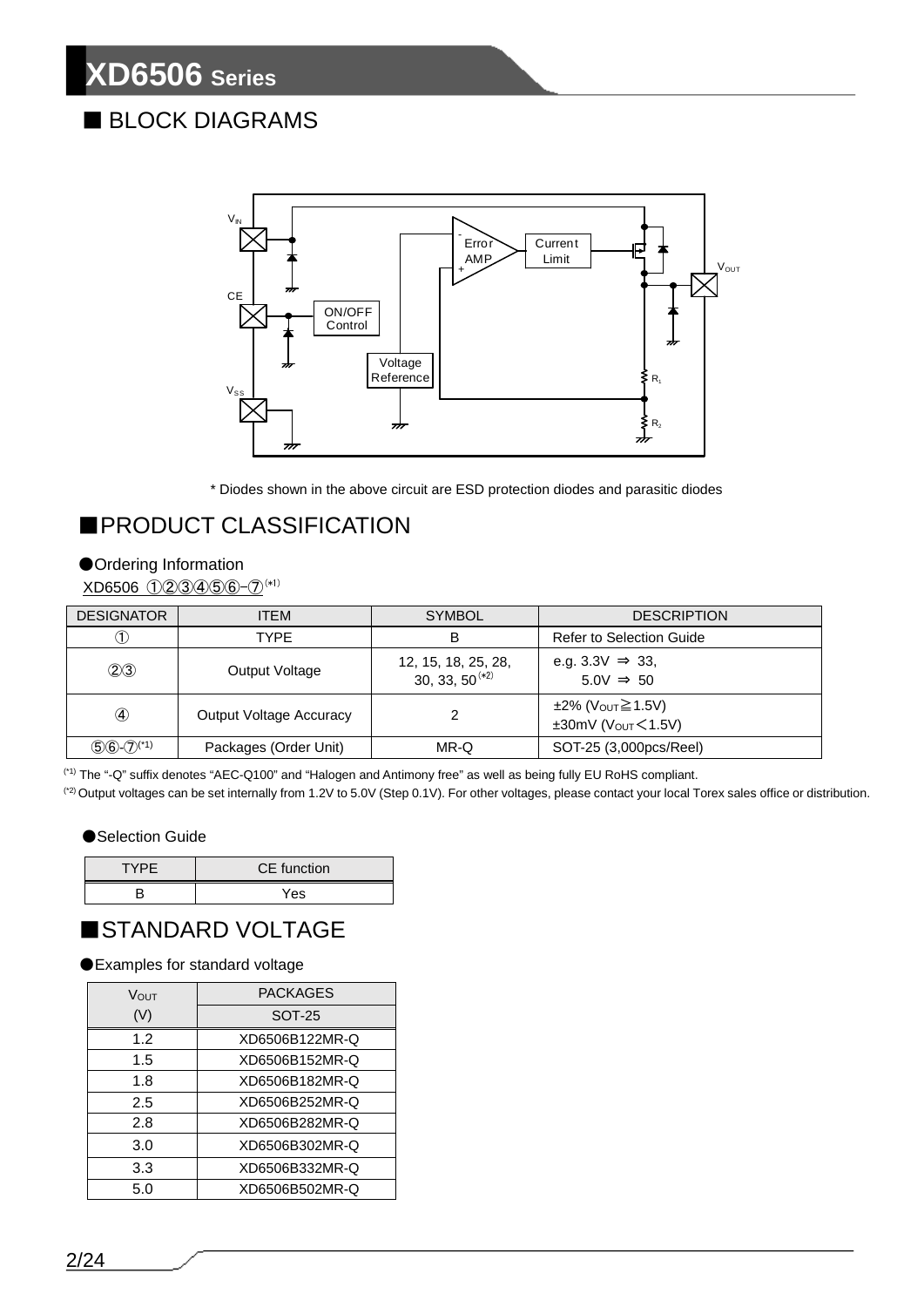### ■PIN CONFIGURATION





### **PIN ASSIGNMENT** (TOP VIEW)

| <b>PIN NUMBER</b> | <b>PIN NAME</b> | <b>FUNCTION</b>       |  |
|-------------------|-----------------|-----------------------|--|
| <b>SOT-25</b>     |                 |                       |  |
|                   | Vın             | Power Supply Input    |  |
| 2                 | Vss             | Ground                |  |
| 3                 | <b>CE</b>       | <b>ON/OFF Control</b> |  |
|                   | NC.             | No Connection         |  |
| 5                 | Vоuт            | Output                |  |

### ■**FUNCTION**

| <b>PIN NAME</b> | <b>DESIGNATOR</b> | <b>IC OPERATION</b> |  |
|-----------------|-------------------|---------------------|--|
|                 |                   | Stand-by            |  |
| CF.             |                   | Active              |  |
|                 | OPEN              | Undefined state *   |  |

\* Please do not leave the CE pin open.

## ■ABSOLUTE MAXIMUM RATINGS

|                                                | <b>PARAMETER</b><br><b>SYMBOL</b> |             | <b>RATINGS</b>                                                | <b>UNITS</b>  |
|------------------------------------------------|-----------------------------------|-------------|---------------------------------------------------------------|---------------|
| V <sub>IN</sub> Pin Voltage                    |                                   | Vin         | $-0.3 - +7.0$                                                 | V             |
| Output Voltage                                 |                                   | <b>VOUT</b> | $-0.3 \sim V_{IN} + 0.3$ or $+7.0^{(1)}$                      | V             |
|                                                | <b>CE Input Voltage</b>           |             | $-0.3 - +7.0$                                                 | V             |
|                                                | SOT-25                            | Pd          | 250                                                           |               |
| <b>Power Dissipation</b><br>$(Ta=25^{\circ}C)$ |                                   |             | 600 (40mm x 40mm Standard board) <sup>(<math>*2</math>)</sup> | mW            |
|                                                |                                   |             | 760 (JESD51-7 board) (*2)                                     |               |
| <b>Operating Ambient Temperature</b>           |                                   | Topr        | $-40 - +105$                                                  | $\mathcal{C}$ |
| Storage Temperature                            |                                   | Tstg        | $-55 - +125$                                                  | °C            |

All voltages are described based on the  $V_{SS}$ .

<sup>(\*1)</sup> The maximum rating corresponds to the lowest value between  $V_{\text{IN}}+0.3V$  or +7.0V.

(\*2) The power dissipation figure shown is PCB mounted and is for reference only.

The mounting condition is please refer to PACKAGING INFORMATION.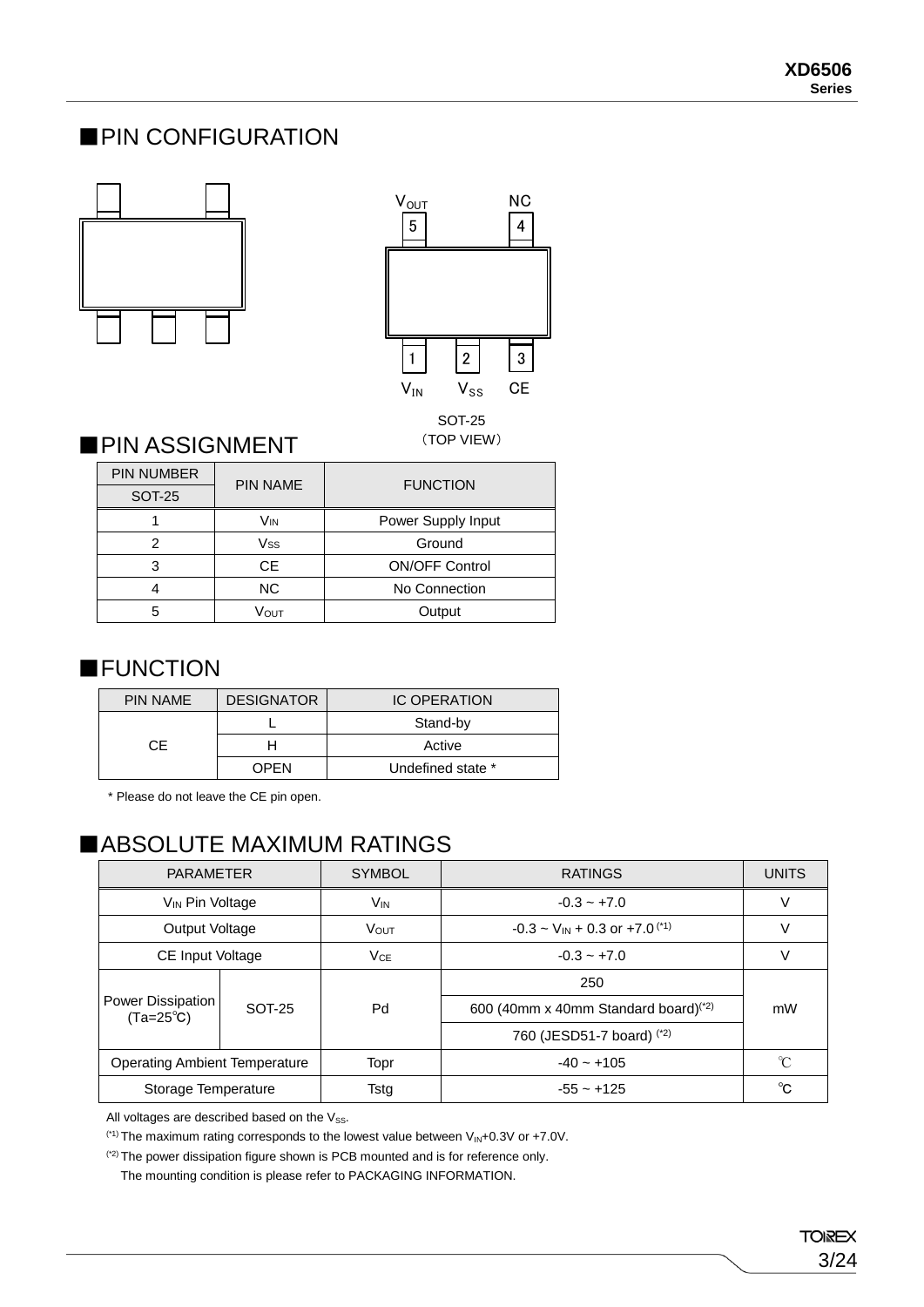## ■ELECTRICAL CHARACTERISTICS Ta=25 ℃

| <b>PARAMETER</b>          | <b>SYMBOL</b>                |                                                                                                                                                                         | <b>CONDITIONS</b>                                          | MIN.                     | TYP.           | MAX. | <b>UNITS</b> | <b>CIRCUIT</b>           |
|---------------------------|------------------------------|-------------------------------------------------------------------------------------------------------------------------------------------------------------------------|------------------------------------------------------------|--------------------------|----------------|------|--------------|--------------------------|
| Output Voltage            | $V_{OUT(E)}$ <sup>(*2)</sup> | $IOUT=1mA$<br>$-40^{\circ}$ C $\leq$ Ta $\leq$ 105 $^{\circ}$ C <sup>(*4)</sup>                                                                                         |                                                            | $E-0$                    |                |      | $\vee$       | $\circled{1}$            |
| Maximum Output<br>Current | <b>IOUTMAX</b>               | $V_{\text{OUT(T)}} = 1.2 \text{V} \sim 2.4 \text{V}$<br>$V_{IN} = V_{CE} = V_{OUT(T)} + 2.0V$<br>$V_{\text{OUT(T)}}{\geq}2.5V$<br>$V_{IN} = V_{CE} = V_{OUT(T)} + 1.0V$ |                                                            | 150                      |                |      | mA           | $\circled{1}$            |
| Load Regulation           | $\Delta V$ OUT               | $V_{\text{OUT(T)}} = 1.2 \text{V} \sim 1.3 \text{V}$<br>1mA≦Iout≦80mA<br>VOUT(T) $\geq 1.4V$<br>1mA≦I <sub>OUT</sub> ≤100mA                                             |                                                            |                          | 15             | 70   | mV           | $\circled{1}$            |
| Dropout Voltage           | $V_{dif}^{(4)}$              | $V_{\text{OUT(T)}} = 1.2V \sim 1.3V$<br>VcE=VIN, Iout =80mA<br>V <sub>OUT(T)</sub> ≥ 1.4V<br>$Vce=V_{IN}$ , $I_{OUT} = 100mA$                                           |                                                            |                          | $E-1$          |      | mV           | $\circled{1}$            |
|                           |                              | Vout(T)≦3.9V                                                                                                                                                            |                                                            | $\blacksquare$           | 0.8            | 1.5  |              |                          |
| <b>Supply Current</b>     | $I_{ss}$                     |                                                                                                                                                                         | $-40^{\circ}$ C $\leq$ Ta $\leq$ 105 $^{\circ}$ C $^{(*)}$ |                          |                | 1.8  | μA           | $\circled{2}$            |
|                           |                              | VOUT(T) $\geq$ 4.0V                                                                                                                                                     |                                                            | -                        | $\mathbf{1}$   | 2.1  |              |                          |
|                           |                              |                                                                                                                                                                         | -40°C $\leq$ Ta $\leq$ 105°C <sup>(*4)</sup>               | $\overline{\phantom{a}}$ | $\blacksquare$ | 2.5  |              |                          |
| Stand-by Current          | <b>I</b> STB                 | $V_{IN} = 6.0V$ , $V_{CE} = V_{SS}$                                                                                                                                     | -40 °C $\leq$ Ta $\leq$ 105 °C <sup>(*4)</sup>             |                          | 0.01           | 0.1  | μA           | $\circled{2}$            |
|                           |                              |                                                                                                                                                                         |                                                            | $\overline{\phantom{a}}$ | $\blacksquare$ | 0.6  |              |                          |
| Line Regulation           | AVOUT/                       | $V_{\text{OUT}(T)}=1.2V$ , $V_{\text{CE}}=V_{\text{IN}}$<br>V <sub>OUT(T)</sub> +0.5V≦V <sub>IN</sub> ≦6.0V<br>lout=1mA                                                 |                                                            | ä,                       | 0.05           | 0.15 | %/V          | $\circled{1}$            |
|                           |                              | $(\Delta V_{IN} \cdot V_{OUT})$ $V_{OUT(T)} \ge 1.3V$ , $V_{CE} = V_{IN}$<br>V <sub>OUT(T)</sub> +0.5V≦V <sub>IN</sub> ≦6.0V<br>lout=30mA                               |                                                            | -                        | 0.05           | 0.15 | %/V          | $\circled{1}$            |
| Input Voltage             | <b>V<sub>IN</sub></b>        |                                                                                                                                                                         | -40°C≦Ta≦105°C <sup>(*4)</sup>                             | 1.5                      | $\mathbf{r}$   | 6.0  | V            | $\overline{\phantom{0}}$ |
| <b>Current Limit</b>      | <b>LIM</b>                   | $V_{\text{OUT(T)}} = 1.2V - 2.4V$<br>VOUT=VOUT(E)×0.95<br>$V_{IN} = V_{CE} = V_{OUT(T)} + 2.0V$                                                                         |                                                            | 150                      | 260            |      | mA           | $\circled{1}$            |
|                           |                              | $V_{\text{OUT(T)}} \geq 2.5V$<br>VOUT=VOUT(E)×0.95<br>$V_{IN} = V_{CE} = V_{OUT(T)} + 1.0V$                                                                             |                                                            | 150                      | 260            |      |              |                          |
| <b>Short Current</b>      | <b>I</b> SHORT               | $V_{\text{OUT}} = V_{ss}$                                                                                                                                               |                                                            |                          | 30             |      | mA           | $\circled{1}$            |
| CE "H" Level Voltage      | <b>V<sub>CEH</sub></b>       | $V_{IN} = V_{OUT(T)} + 1.0V$                                                                                                                                            | $-40^{\circ}$ C $\leq$ Ta $\leq$ 105 $^{\circ}$ C $^{(*)}$ | 1.0                      | ۰              | 6.0  | V            | $\circled{3}$            |
| CE "L" Level Voltage      | <b>V<sub>CEL</sub></b>       | $V_{IN} = V_{OUT(T)} + 1.0V$                                                                                                                                            | $-40^{\circ}$ C $\leq$ Ta $\leq$ 105 $^{\circ}$ C $^{(*)}$ |                          |                | 0.3  | V            | $\circled{3}$            |
| CE "H" Level Current      | $I_{CEH}$                    | $V_{IN} = V_{CE} = 6.0V$                                                                                                                                                | $-40^{\circ}$ C $\leq$ Ta $\leq$ 105 $^{\circ}$ C $^{(*)}$ | $-0.1$                   | $\blacksquare$ | 0.1  | μA           | $^{\circledR}$           |
| CE "L" Level Current      | $I_{\text{CEL}}$             | $V_{IN} = 6.0V$<br>V <sub>CE</sub> = V <sub>SS</sub>                                                                                                                    | $-40^{\circ}$ C $\leq$ Ta $\leq$ 105 $^{\circ}$ C $^{(*)}$ | $-0.1$                   | ۰.             | 0.1  | μA           | $^{\circledR}$           |

Unless otherwise stated, VIN=VCE=VOUT+1.0V,

#### NOTE:

 $(1)$  V<sub>OUT (T)</sub>: Fixed output voltage

 $(2)$   $V_{\text{OUT (E)}} =$  Effective output voltage

(i.e. the output voltage when "V<sub>OUT (T)</sub> + 1.0V" is provided at the V<sub>IN</sub> pin while maintaining a certain  $I_{\text{OUT}}$  value).

 $(14)$  V<sub>dif</sub>={V<sub>IN1</sub>-V<sub>OUT1</sub>}

V<sub>OUT1</sub> is the voltage equal to 98% output voltage when an amply stabilized V<sub>OUT (T)</sub> +1.0V are supplied to the V<sub>IN</sub> pin.  $V_{IN1}$  is the input voltage when  $V_{OUT1}$  appears at the  $V_{OUT}$  pin while input voltage is gradually decreased.

(\*4) The ambient temperature range (-40℃≦Ta≦105℃) is a design Value.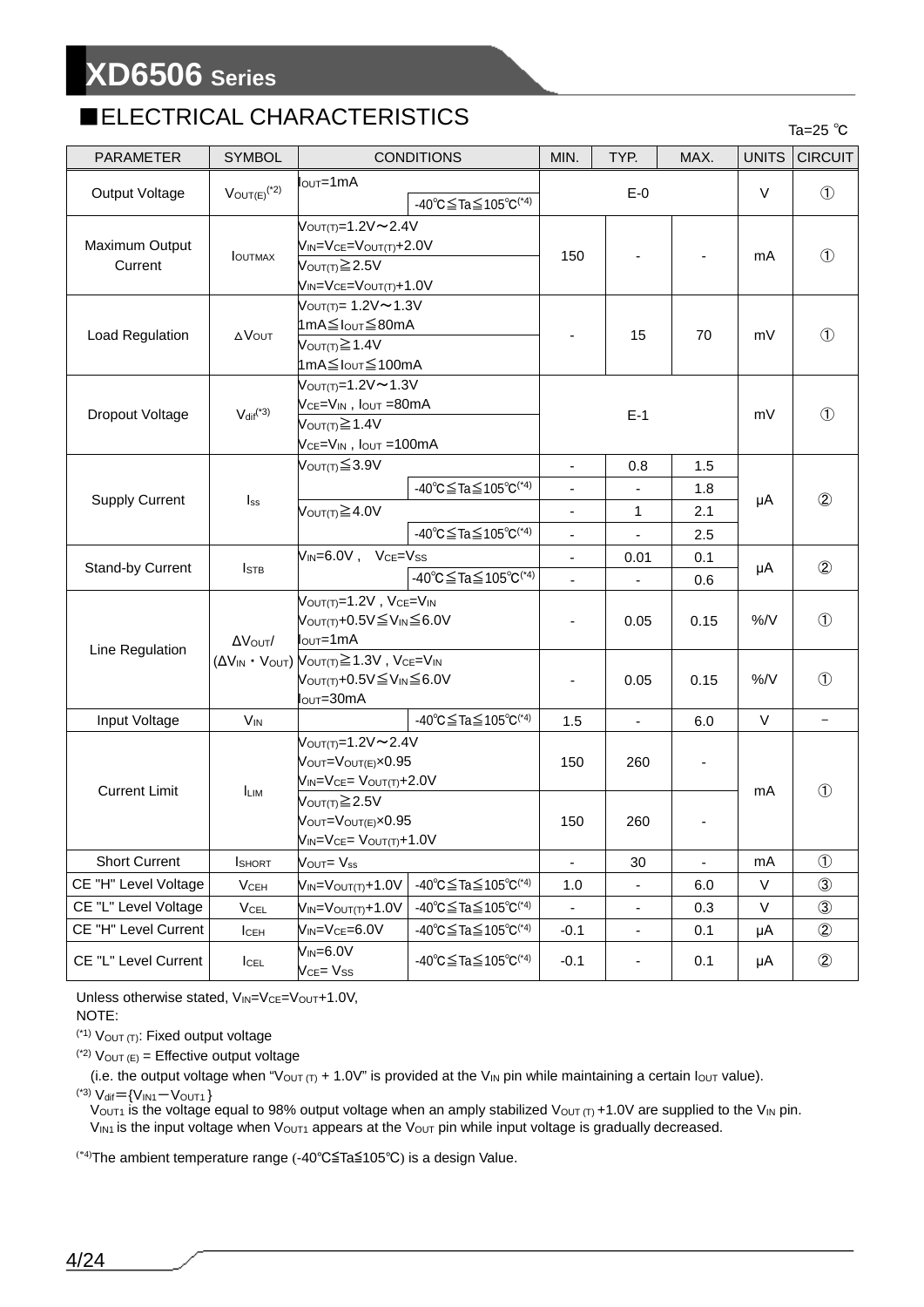## ■VOLTAGE CHART

### ●Voltage Chart 1

| <b>NOMINAL</b> |                  | $E-0$                 | $E-1$           |                  |                    |      |
|----------------|------------------|-----------------------|-----------------|------------------|--------------------|------|
| <b>OUTPUT</b>  |                  | <b>Output Voltage</b> | Dropout Voltage |                  |                    |      |
| VOLTAGE(V)     | $Ta=25^\circ C$  |                       | -40°C≦Ta≦105°C  |                  | $Ta = 25^{\circ}C$ |      |
|                | $V$ OUT(E) $(V)$ |                       |                 | $V$ OUT(E) $(V)$ | Vdif (mV)          |      |
| $V_{OUT(T)}$   | MIN.             | MAX.                  | MIN.            | MAX.             | TYP.               | MAX. |
| 1.2            | 1.170            | 1.230                 | 1.125           | 1.275            |                    |      |
| 1.3            | 1.270            | 1.330                 | 1.225           | 1.375            | 910                | 1130 |
| 1.4            | 1.370            | 1.430                 | 1.325           | 1.475            |                    |      |
| 1.5            | 1.470            | 1.530                 | 1.425           | 1.575            |                    |      |
| 1.6            | 1.568            | 1.632                 | 1.520           | 1.680            | 800                | 1010 |
| 1.7            | 1.666            | 1.734                 | 1.615           | 1.785            |                    |      |
| 1.8            | 1.764            | 1.836                 | 1.710           | 1.890            |                    |      |
| 1.9            | 1.862            | 1.938                 | 1.805           | 1.995            |                    |      |
| 2.0            | 1.960            | 2.040                 | 1.900           | 2.100            |                    |      |
| 2.1            | 2.058            | 2.142                 | 1.995           | 2.205            | 710                | 910  |
| 2.2            | 2.156            | 2.244                 | 2.090           | 2.310            |                    |      |
| 2.3            | 2.254            | 2.346                 | 2.185           | 2.415            |                    |      |
| 2.4            | 2.352            | 2.448                 | 2.280           | 2.520            |                    |      |
| 2.5            | 2.450            | 2.550                 | 2.375           | 2.625            |                    | 660  |
| 2.6            | 2.548            | 2.652                 | 2.470           | 2.730            | 510                |      |
| 2.7            | 2.646            | 2.754                 | 2.565           | 2.835            |                    |      |
| 2.8            | 2.744            | 2.856                 | 2.660           | 2.940            |                    |      |
| 2.9            | 2.842            | 2.958                 | 2.755           | 3.045            |                    |      |
| 3.0            | 2.940            | 3.060                 | 2.850           | 3.150            |                    |      |
| 3.1            | 3.038            | 3.162                 | 2.945           | 3.255            |                    |      |
| 3.2            | 3.136            | 3.264                 | 3.040           | 3.360            |                    |      |
| 3.3            | 3.234            | 3.366                 | 3.135           | 3.465            |                    |      |
| 3.4            | 3.332            | 3.468                 | 3.230           | 3.570            |                    |      |
| 3.5            | 3.430            | 3.570                 | 3.325           | 3.675            |                    |      |
| 3.6            | 3.528            | 3.672                 | 3.420           | 3.780            |                    |      |
| 3.7            | 3.626            | 3.774                 | 3.515           | 3.885            |                    |      |
| 3.8            | 3.724            | 3.876                 | 3.610           | 3.990            |                    | 480  |
| 3.9            | 3.822            | 3.978                 | 3.705           | 4.095            | 360                |      |
| 4.0            | 3.920            | 4.080                 | 3.800           | 4.200            |                    |      |
| 4.1            | 4.018            | 4.182                 | 3.895           | 4.305            |                    |      |
| 4.2            | 4.116            | 4.284                 | 3.990           | 4.410            |                    |      |
| 4.3            | 4.214            | 4.386                 | 4.085           | 4.515            |                    |      |
| 4.4            | 4.312            | 4.488                 | 4.180           | 4.620            |                    |      |
| 4.5            | 4.410            | 4.590                 | 4.275           | 4.725            |                    |      |
| 4.6            | 4.508            | 4.692                 | 4.370           | 4.830            |                    |      |
| 4.7            | 4.606            | 4.794                 | 4.465           | 4.935            |                    |      |
| 4.8            | 4.704            | 4.896                 | 4.560           | 5.040            |                    |      |
| 4.9            | 4.802            | 4.998                 | 4.655           | 5.145            |                    |      |
| $5.0\,$        | 4.900            | 5.100                 | 4.750           | 5.250            | 260                | 350  |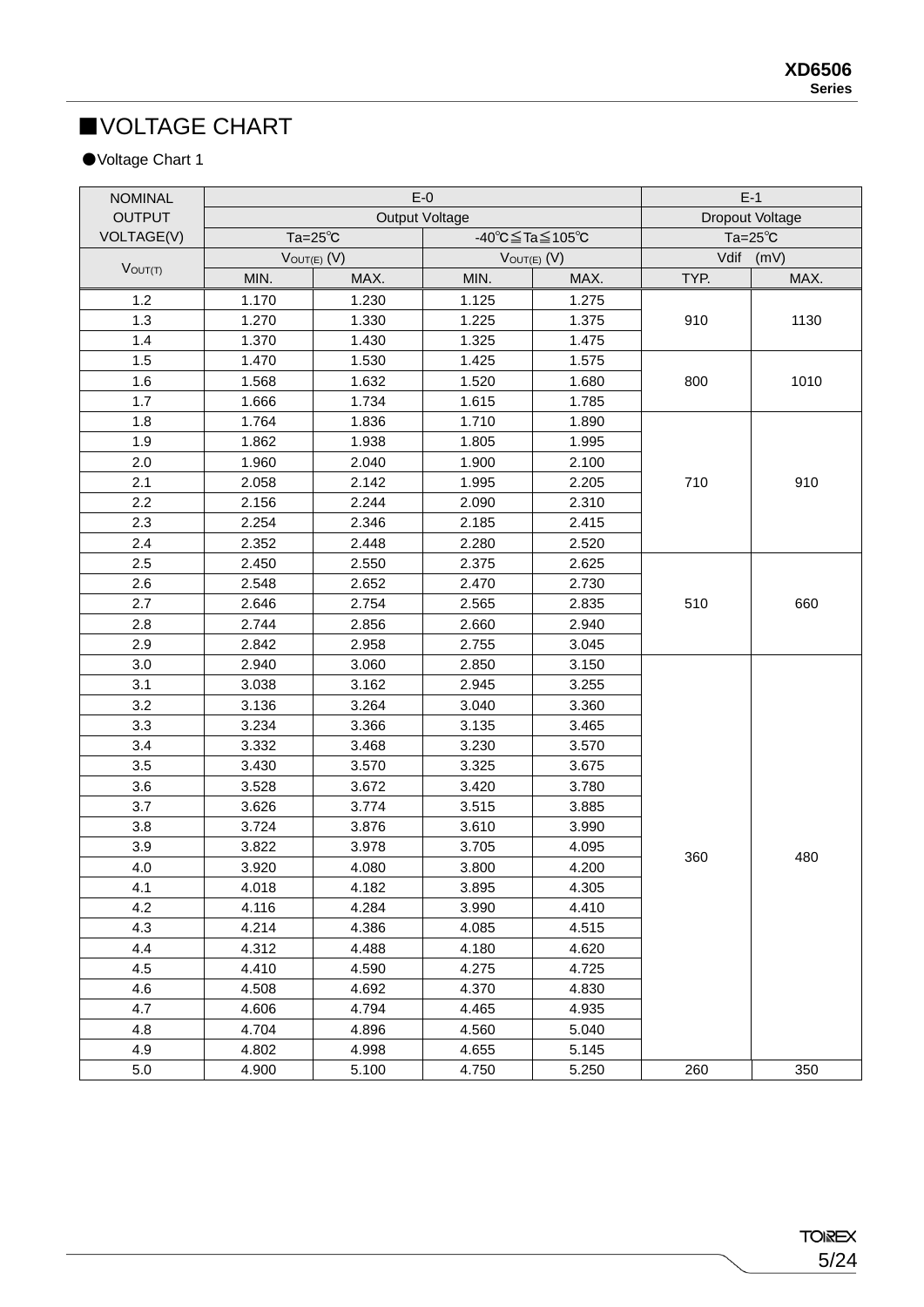## ■TEST CIRCUITS

 $\bullet$ CIRCUIT $\circled$ 



 $\bullet$ CIRCUIT $@$ 



 $\bullet$ CIRCUIT $\circled3$ 

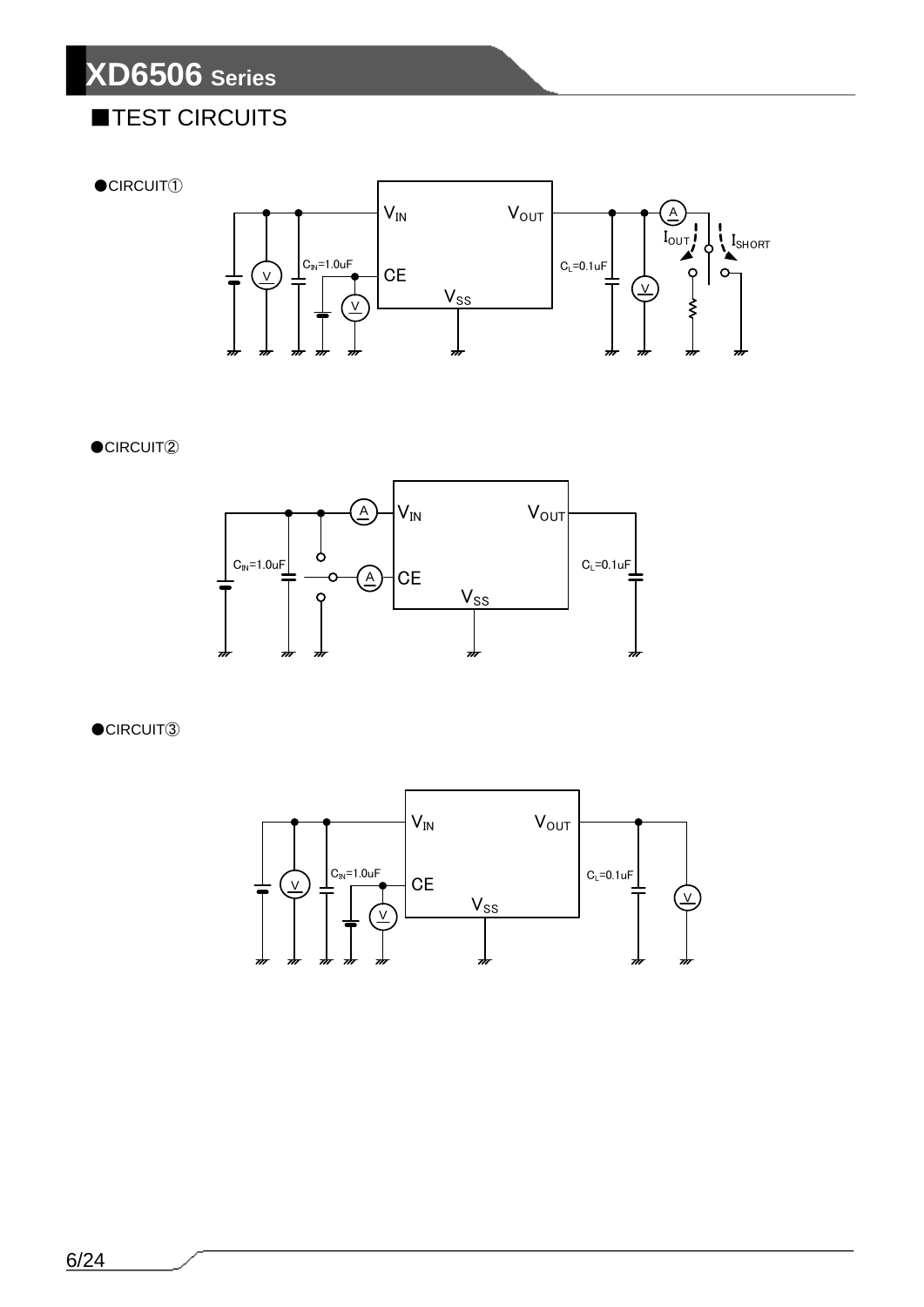7/24

**TOREX** 

### ■ OPERATIONAL EXPLANATION

The voltage divided by resistors  $R_1 \& R_2$  is compared with the internal voltage reference by the error amplifier. The P-channel MOSFET, which is connected to the Vout pin, is then driven by the subsequent output signal. The output voltage at the Vout pin is controlled and stabilized by a system of negative feedback. The current limit operates in relation to the level of output current. Further, the IC's internal circuitry can be operated or shutdown via the CE pin's signal.



\* Diodes shown in the above circuit are ESD protection diodes and parasitic diodes

#### <Low ESR Capacitors>

The XD6506 series needs an output capacitor (C<sub>L</sub>) for phase compensation. In order to ensure the stable phase compensation, please place an output capacitor  $(C_L)$  of 0.1 $\mu$ F or bigger at the V<sub>OUT</sub> pin and Vss pin as close as possible. For a stable power input, please connect an input capacitor (C<sub>IN</sub>) of 0.1μF between the input pin (V<sub>IN</sub>) and the ground pin (Vss). Since Input capacitor  $(C_{N})$ , the output capacitor  $(C_{L})$  are bias dependence of the capacitor the influence of the missing capacity due to temperature characteristics, also there is a risk that cannot be stable phase compensation. Please pay attention to the selection of the capacitor to be used.

#### <Current Limit>

The XD6506 series includes a current fold-back circuit as a current limit protection. When the load current reaches the current limit level, the current fold-back circuit operates and output voltage drops. The output voltage drops further and output current decreases. When the output pin is shorted, a current of about 30mA flows.

#### $<$ CE Pin $>$

The IC's internal circuitry can be active or stand-by via the signal from the CE pin. In stand-by mode, output at the Vout pin will be pulled down to the Vss level via R<sub>1</sub> & R<sub>2</sub>. We suggest that you use this IC with either a V<sub>IN</sub> voltage or a Vss voltage input at the CE pin. If this IC is used with the correct specifications for the CE pin, the operational logic is fixed and the IC will operate normally. However, supply current may increase as a result of through current in the IC's internal circuitry.

## ■ NOTES ON USE

- 1. For temporary, transitional voltage drop or voltage rising phenomenon, the IC is liable to malfunction should the ratings be exceeded.
- 2. Where wiring impedance is high, operations may become unstable due to noise and/or phase lag depending on output current. Please strengthen  $V_{IN}$  and  $V_{SS}$  wiring in particular. The input capacitor ( $C_{IN}$ ) and the output capacitor (CL) should be placed to the IC as close as possible with a shorter wiring.
- 3. In order to stabilize the VIN's voltage level, we recommend that an input capacitor  $(C_{N})$  of about 0.1 to 1.0µF be connected between the  $V_{IN}$  pin and the  $V_{SS}$  pin. Moreover, during transient response, so as to prevent an undershoot or overshoot, we recommend that the output capacitor (C<sub>L</sub>) of about 0.1 to1.0μF be connected between the  $V_{\text{OUT}}$  pin and the  $V_{SS}$  pin.
- 4. Torex places an importance on improving our products and its reliability. However, by any possibility, we would request user fail-safe design and post-aging treatment on system or equipment.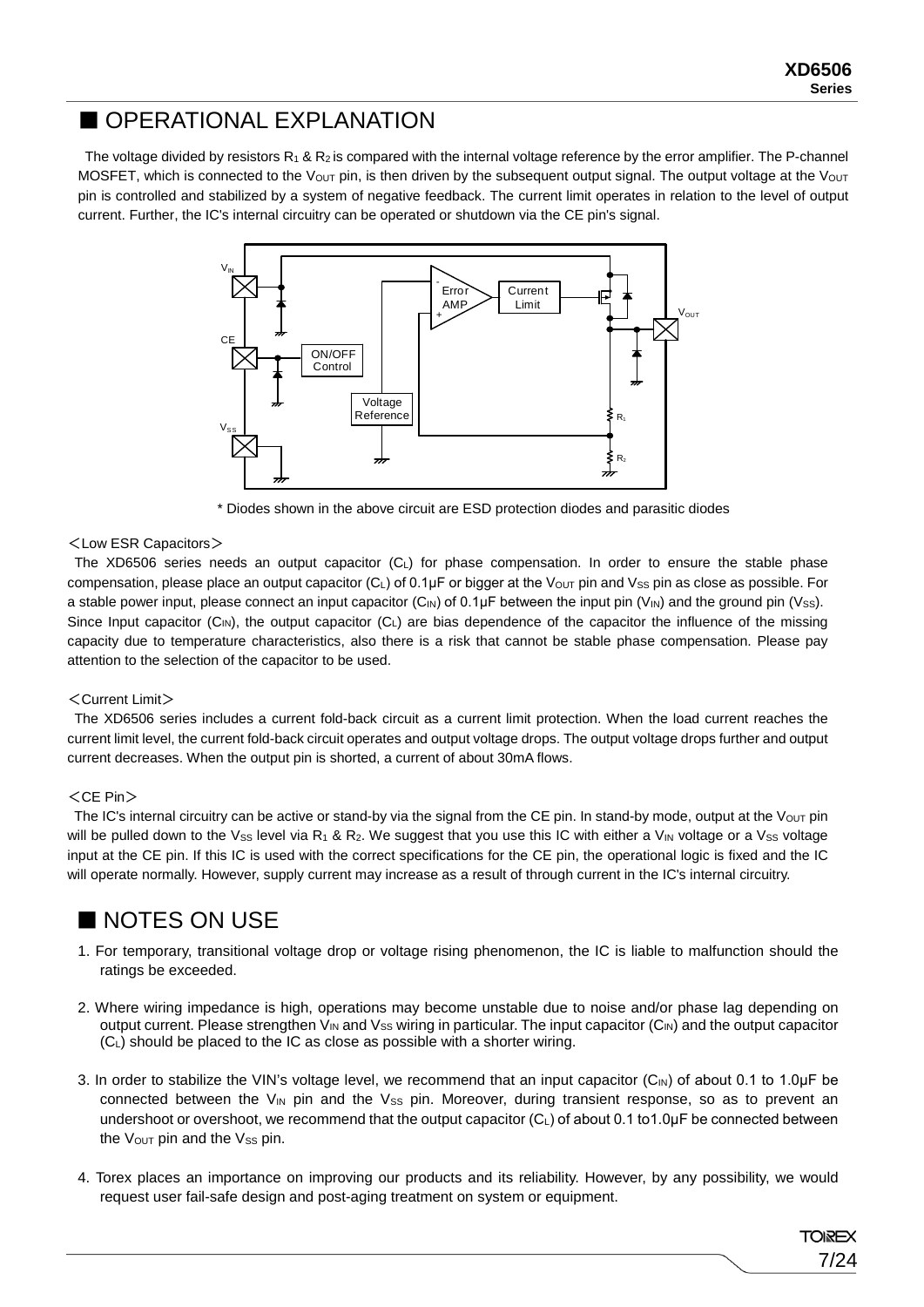## **TYPICAL PERFORMANCE CHARACTERISTICS**

(1) Output Voltage vs. Output Current











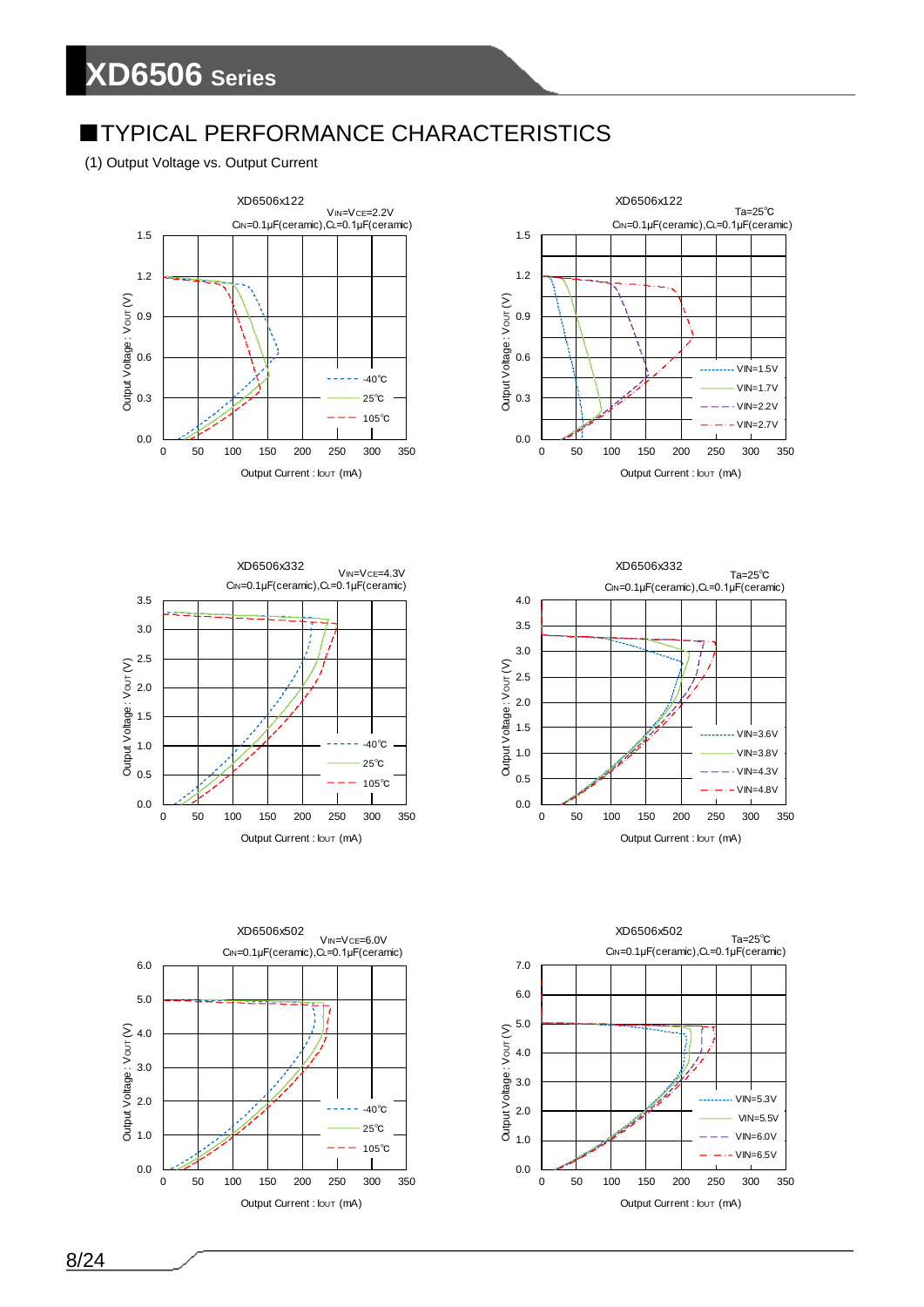(2) Output Voltage vs. Input Voltage











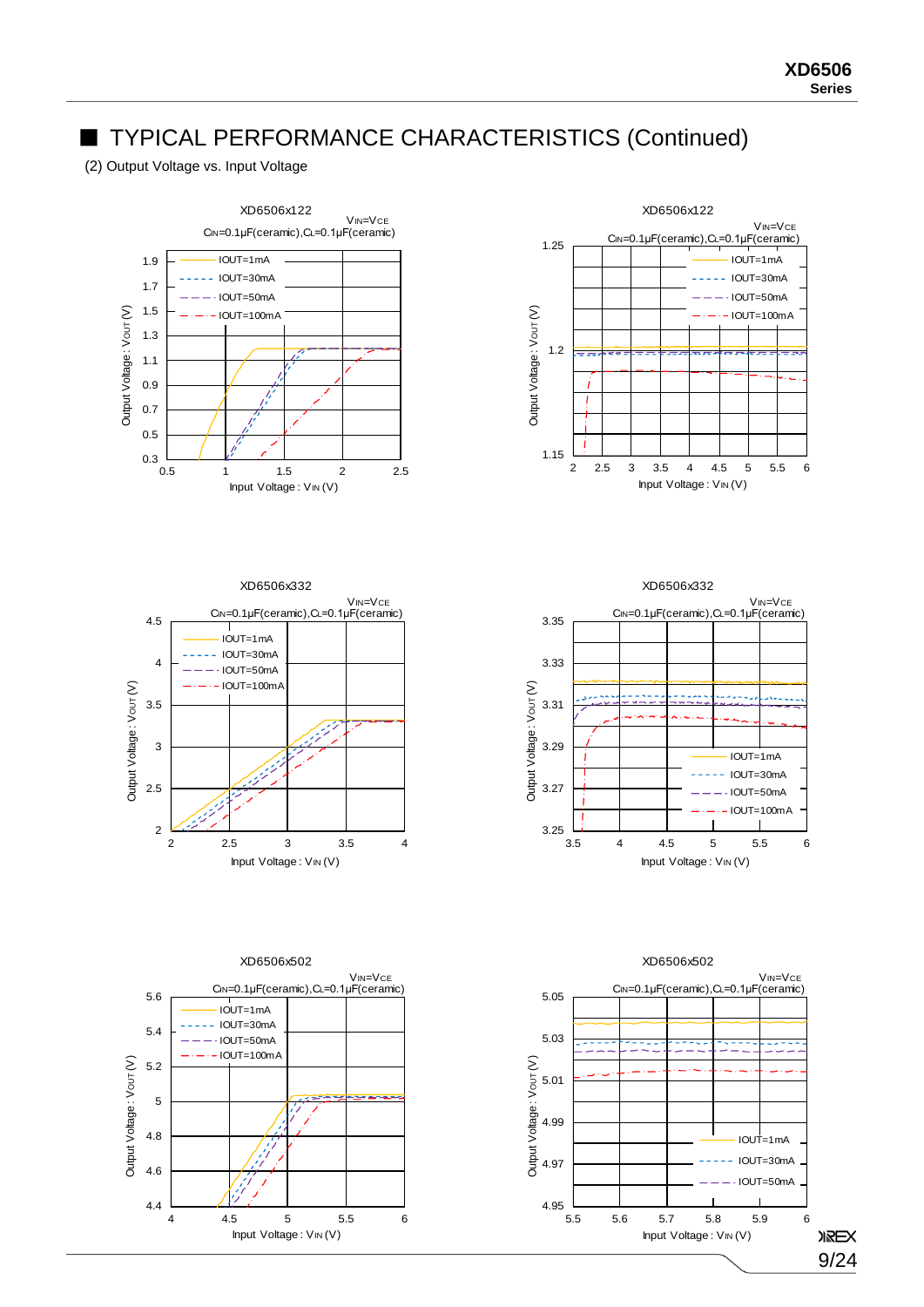## ■ TYPICAL PERFORMANCE CHARACTERISTICS (Continued)

#### (3) Dropout Voltage vs. Output Current







(4) Supply Current vs. Input Voltage



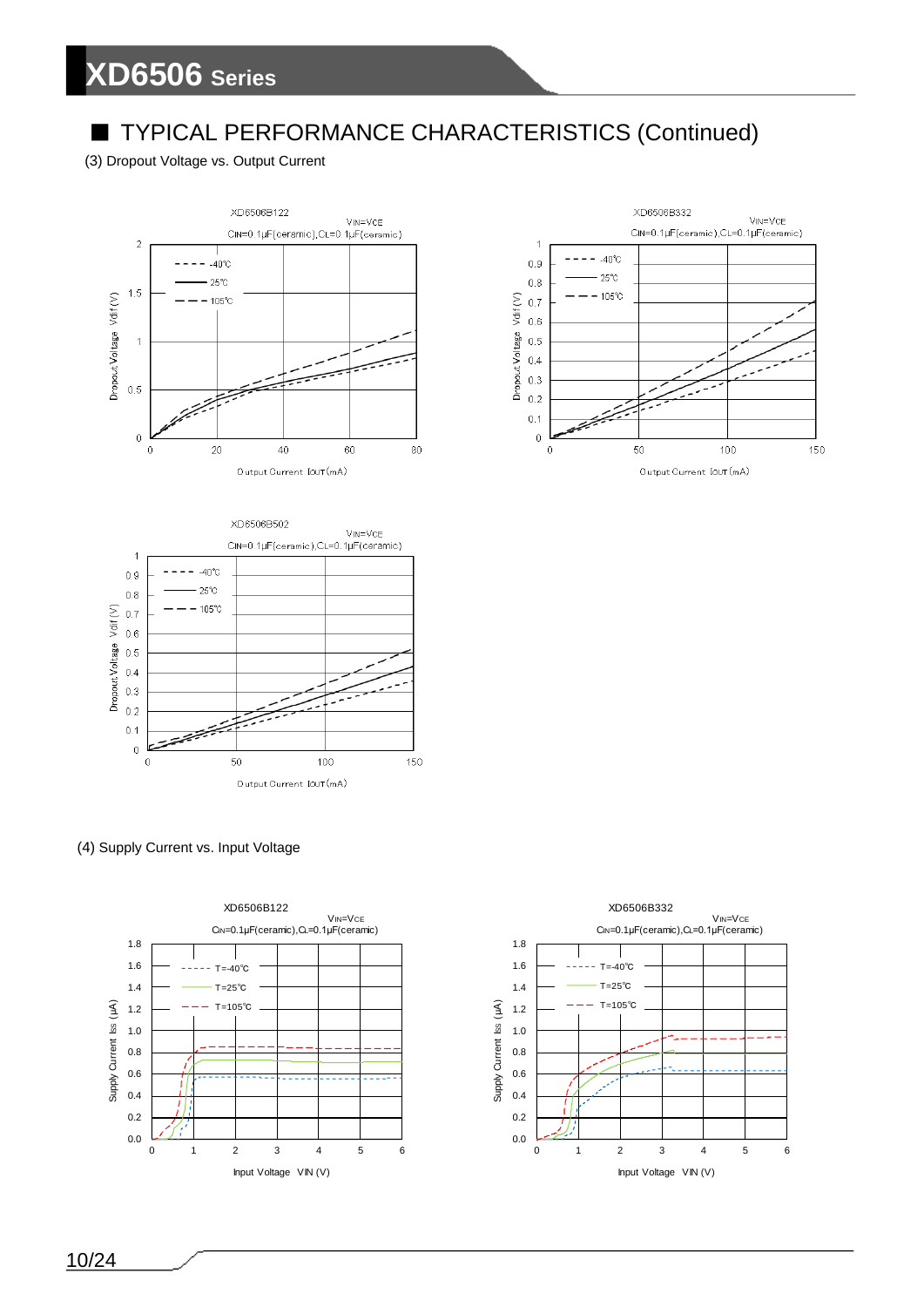(4) Supply Current vs. Input Voltage (Continued)



#### (5) Output Voltage vs. Ambient Temperature







#### **TOIREX** 11/24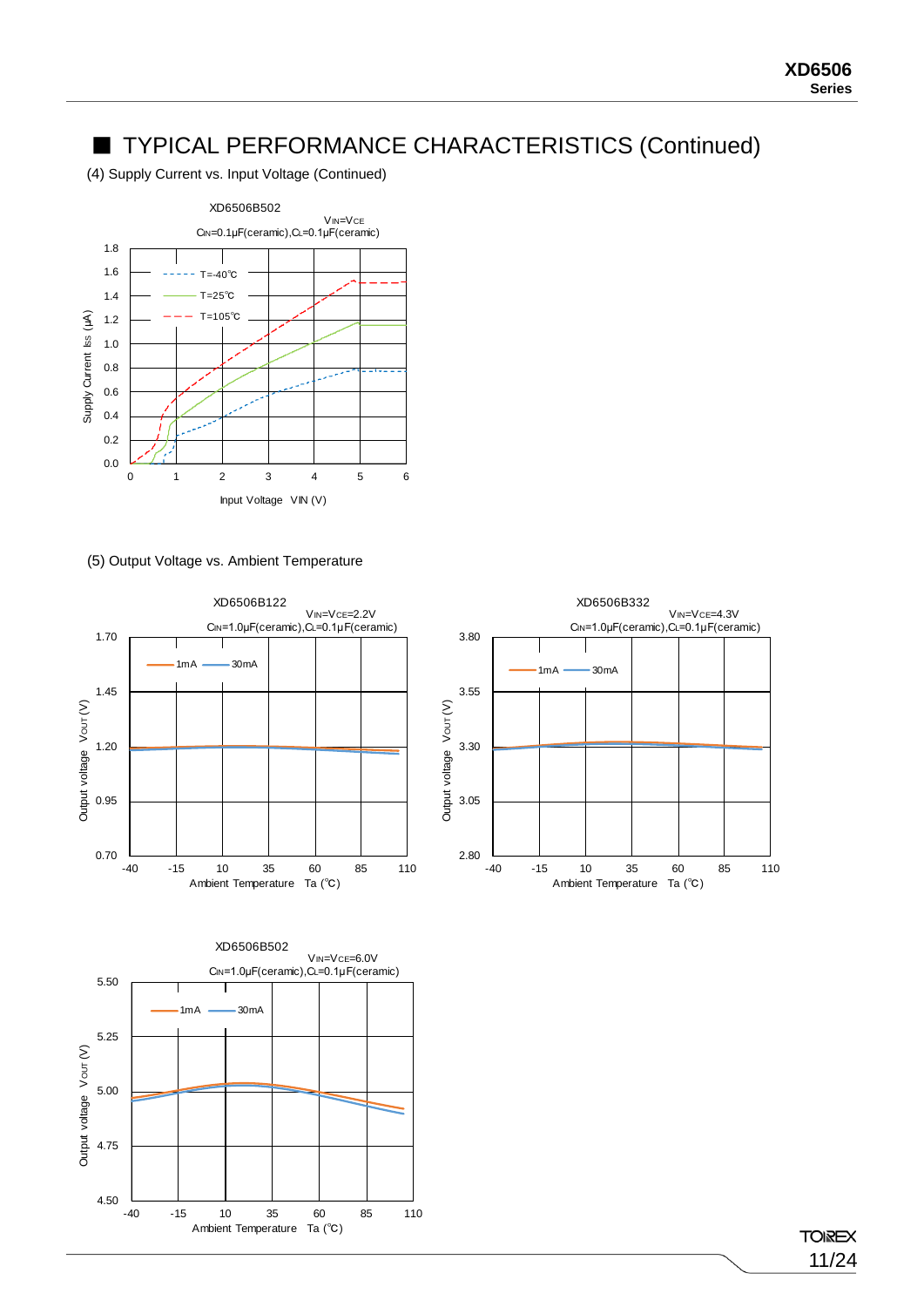## ■ TYPICAL PERFORMANCE CHARACTERISTICS (Continued)

(6) Supply Current vs. Ambient Temperature







(7) CE Threshold Voltage vs. Ambient Temperature



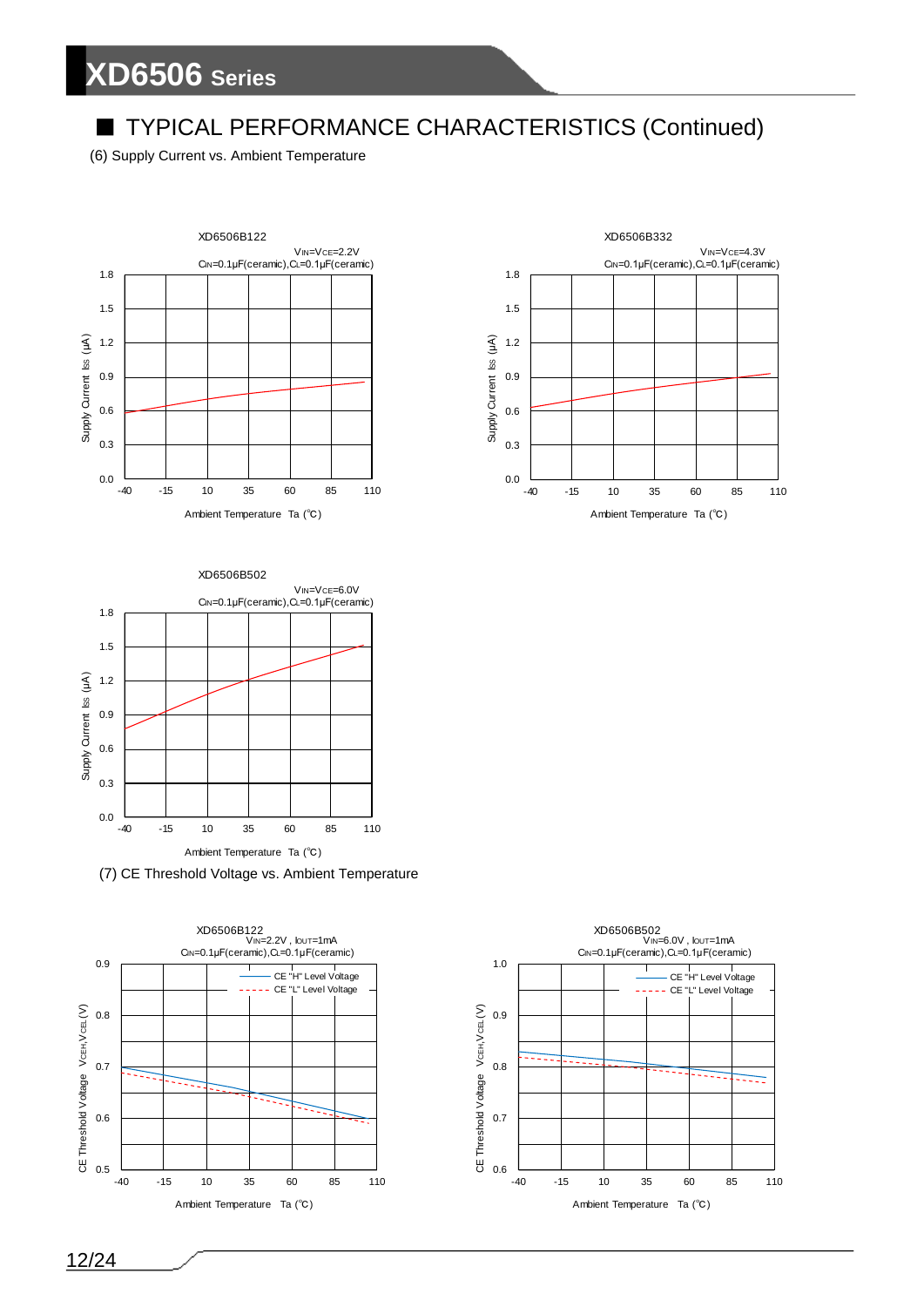#### (8) Input Transient Response











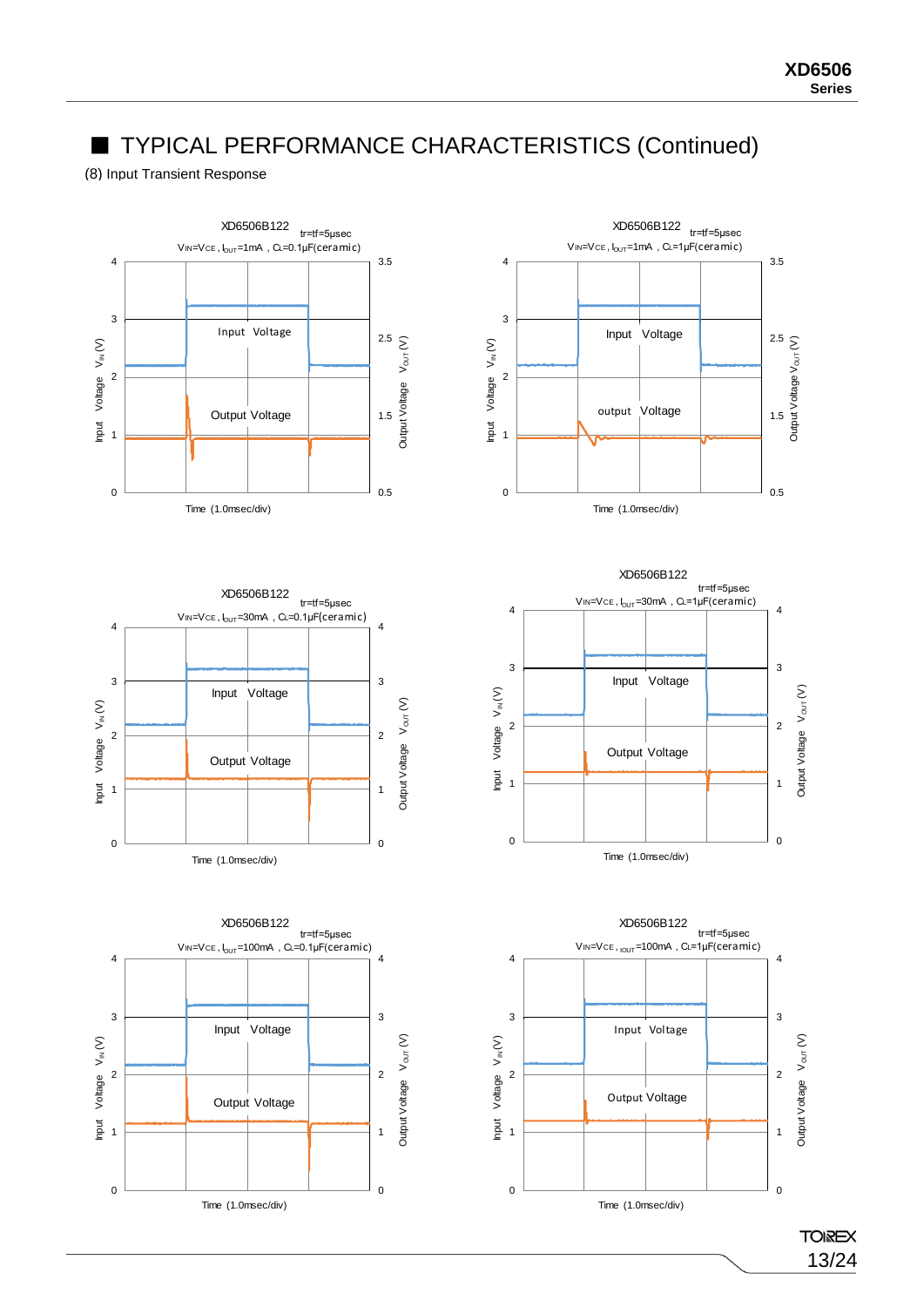## ■ TYPICAL PERFORMANCE CHARACTERISTICS (Continued)

(8) Input Transient Response (Continued)



Time (1.0msec/div)







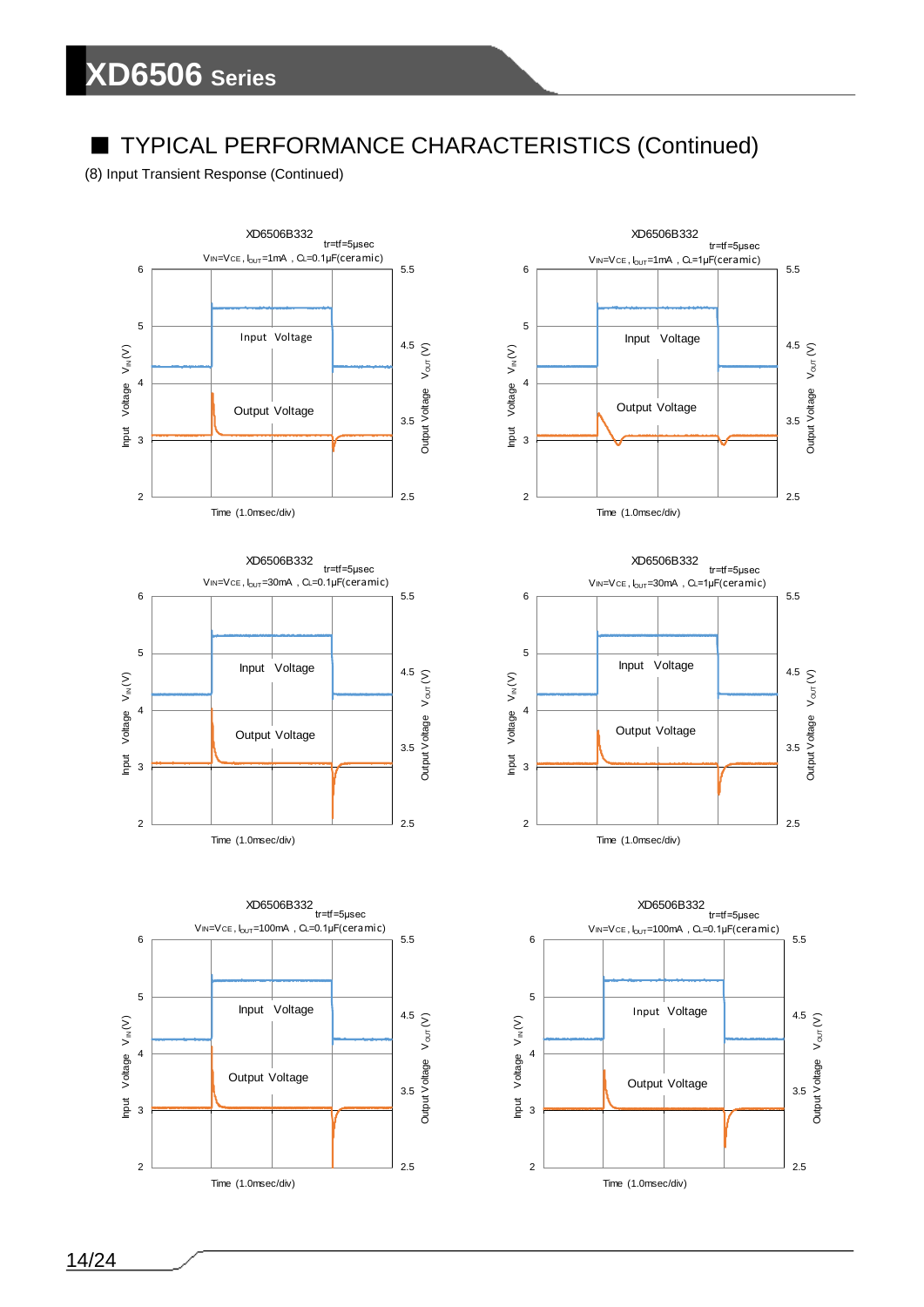(8) Input Transient Response (Continued)









15/24

**TOIREX**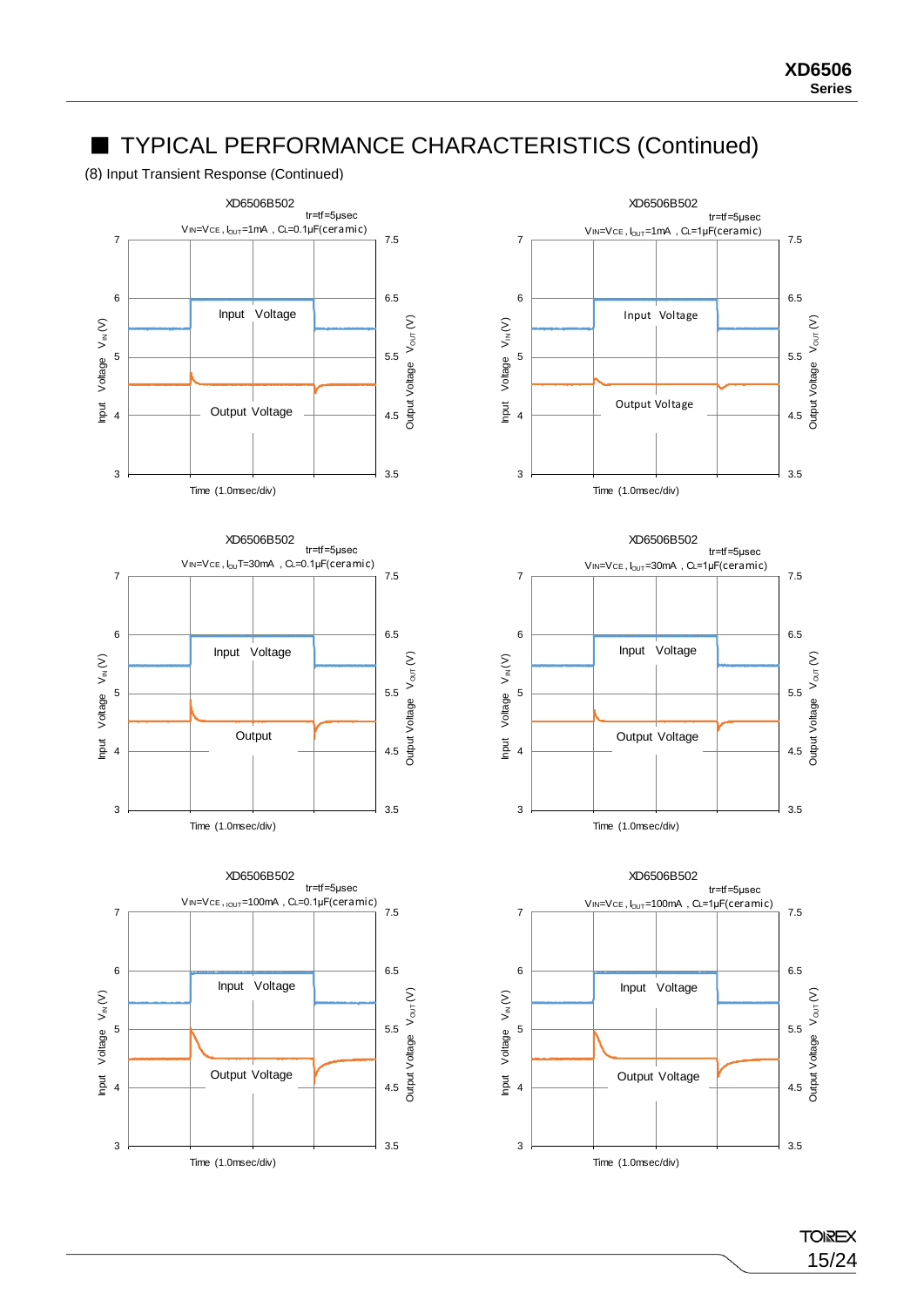## ■ TYPICAL PERFORMANCE CHARACTERISTICS (Continued)

(9) Load Transient Response











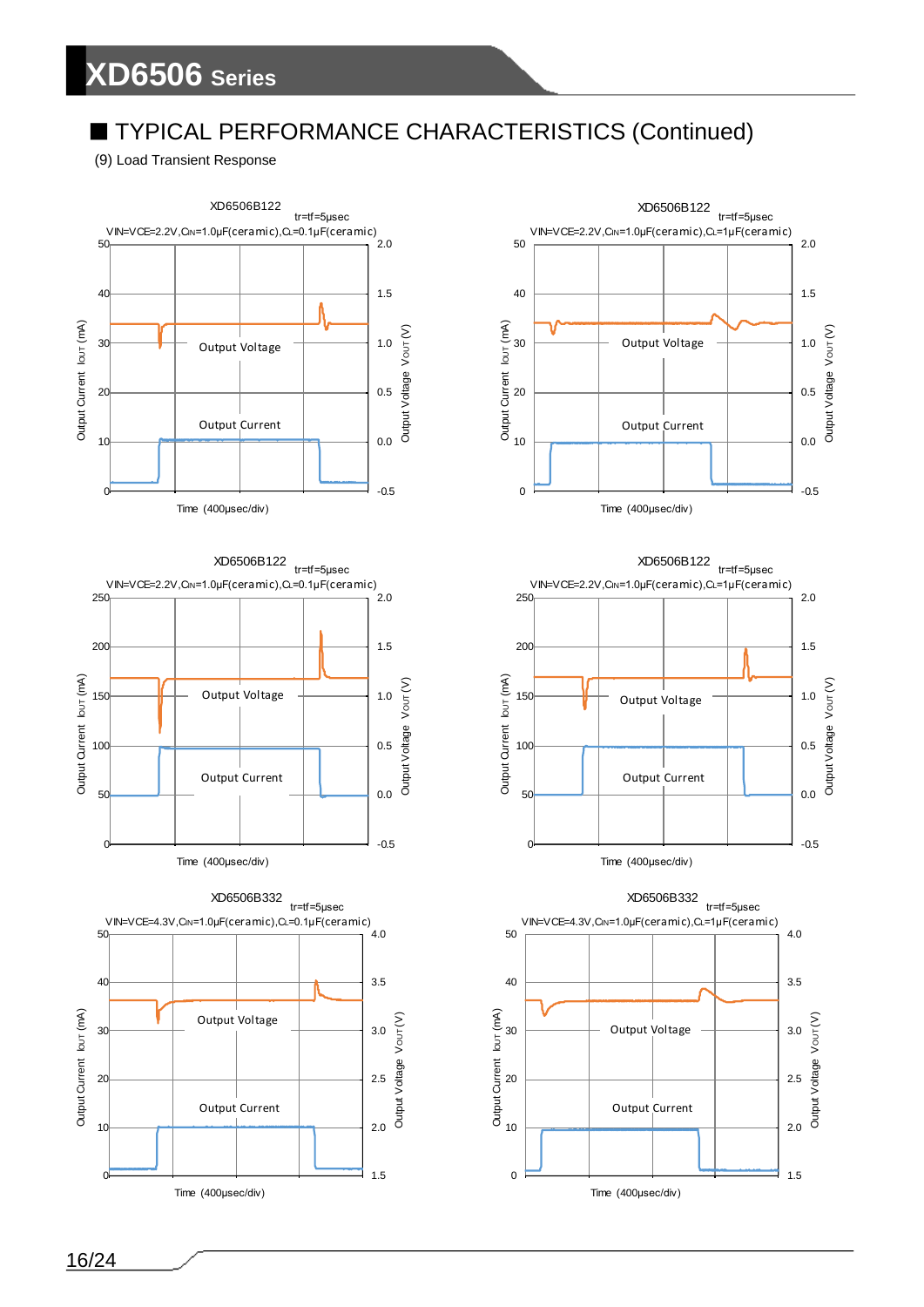(9) Load Transient Response (Continued)



XD6506B332 tr=tf=5μsec VIN=VCE=4.3V,CIN=1.0μF(ceramic),CL=1μF(ceramic) 250 4.0 3.5 200 Output Current lout (mA) Output Current IOUT (mA) Output Voltage Vout (V) Output Voltage VOUT (V) 150 3.0 Output Voltage 100 2.5 Output Current 50 2.0 1.5 0 Time (400μsec/div)





**TOIREX** 17/24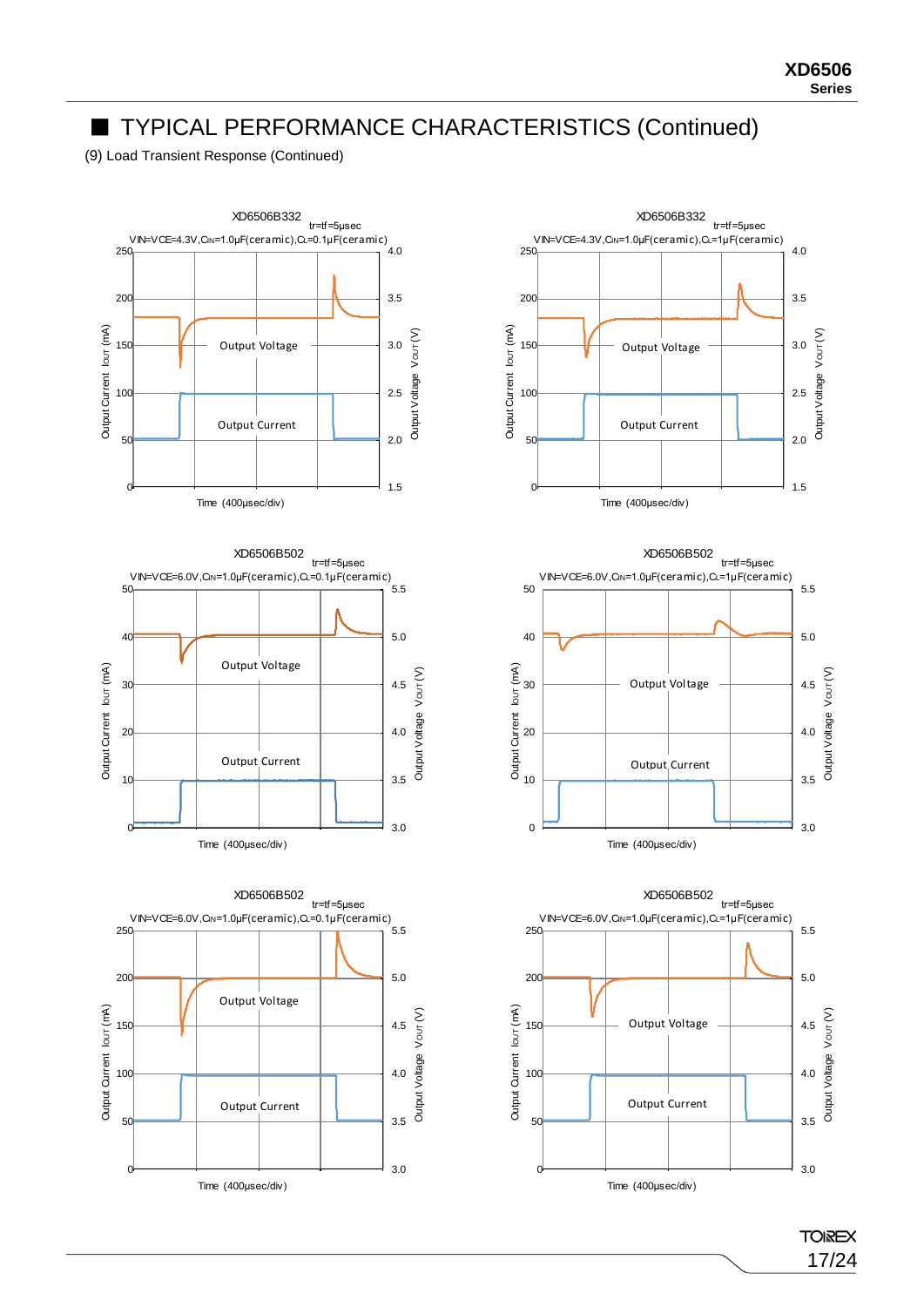## TYPICAL PERFORMANCE CHARACTERISTICS (Continued)

(10) Rising Response Time





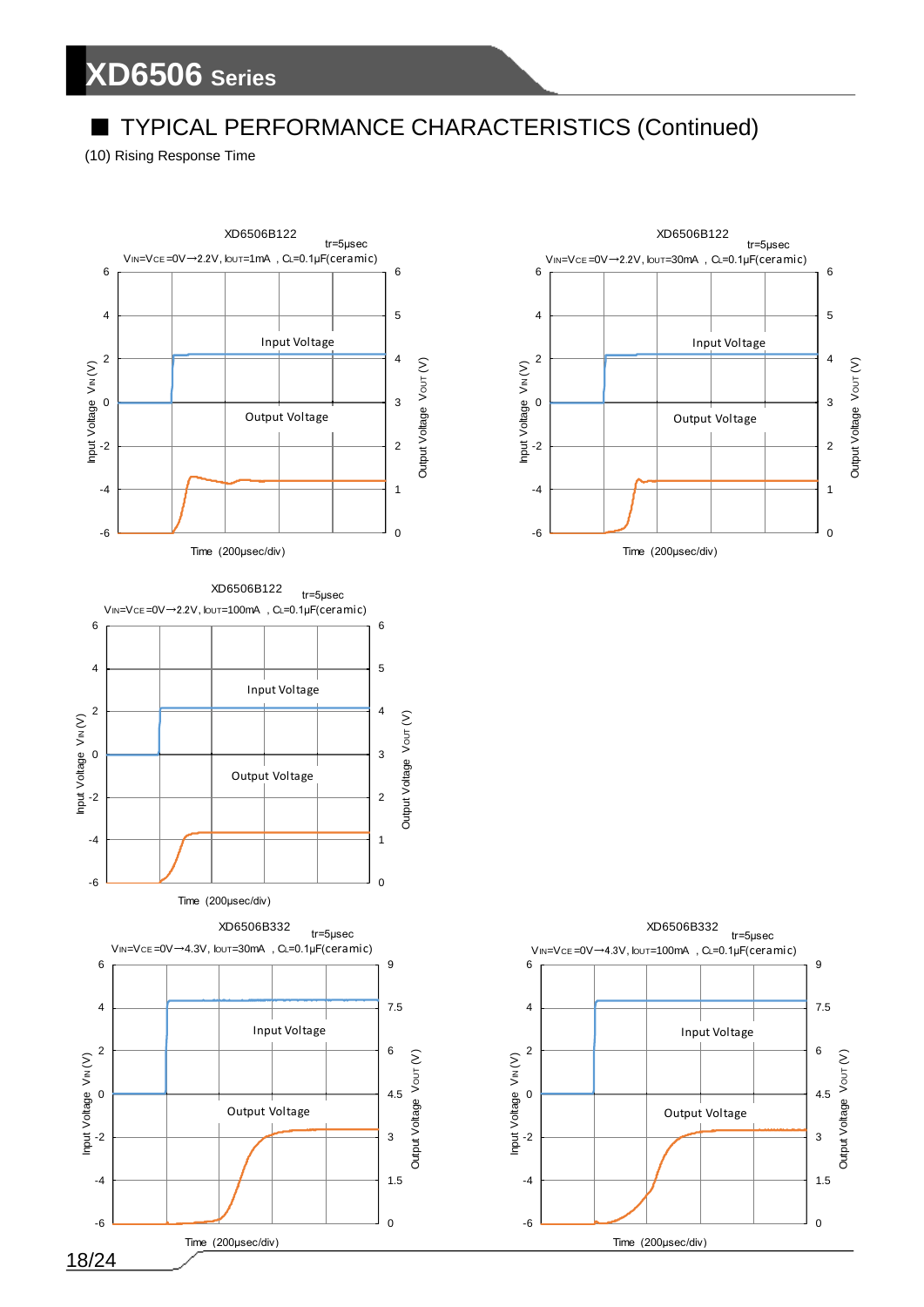(10) Rising Response Time (Continued)





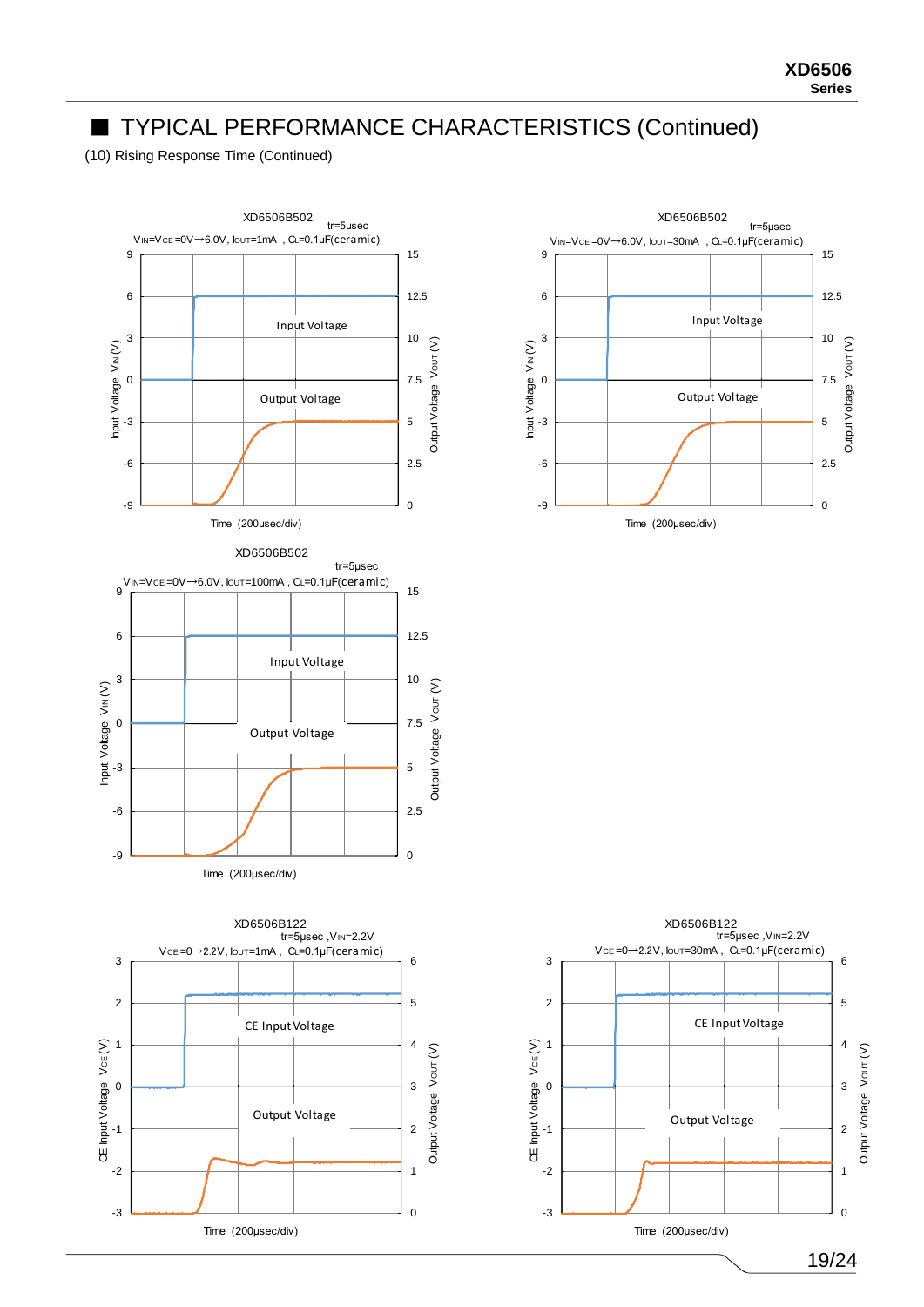## TYPICAL PERFORMANCE CHARACTERISTICS (Continued)

(11) CE Rising Response Time (Continued)



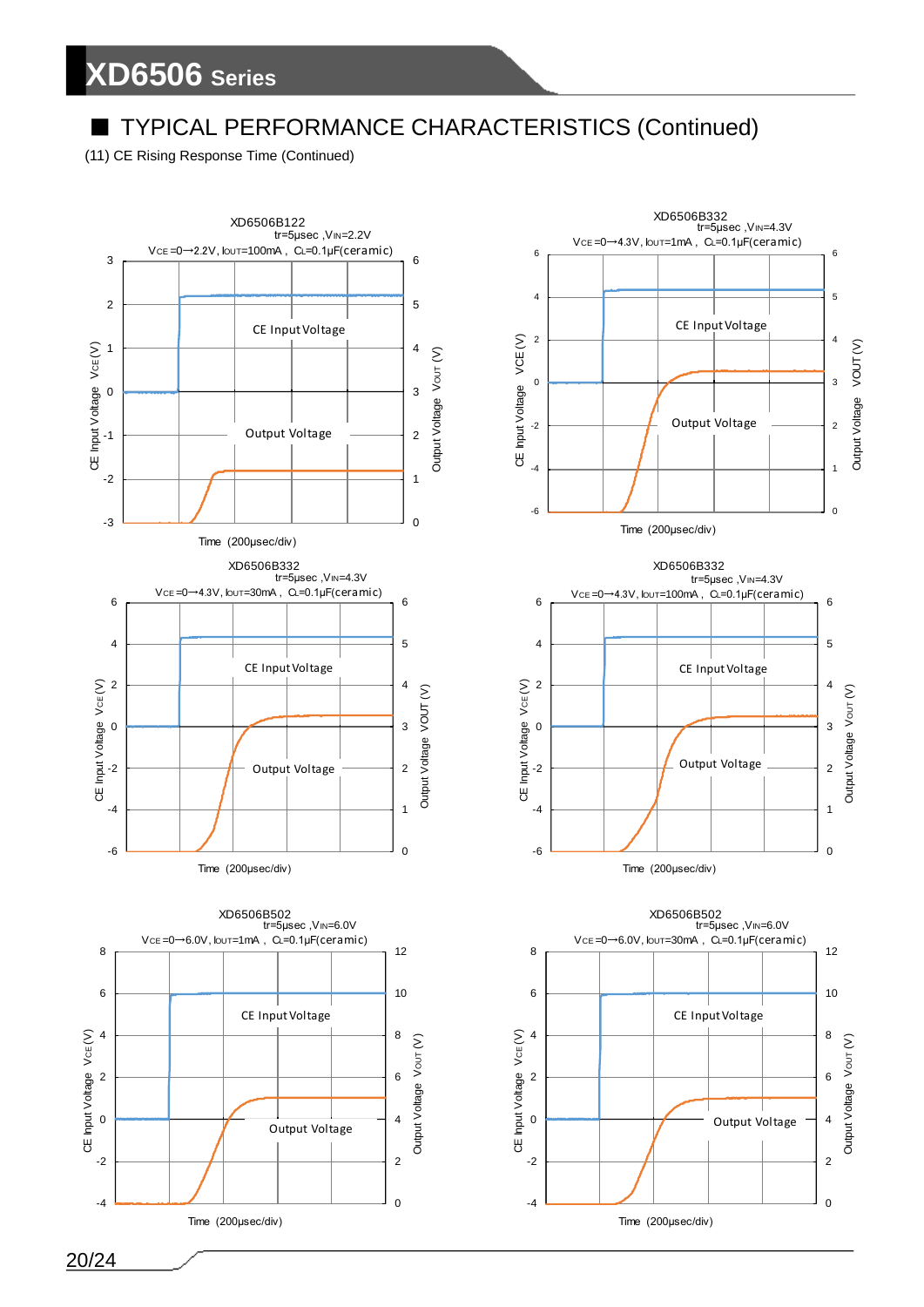(11) CE Rising Response Time (Continued)



(12) Ripple Rejection Rate





**TOIREX** 21/24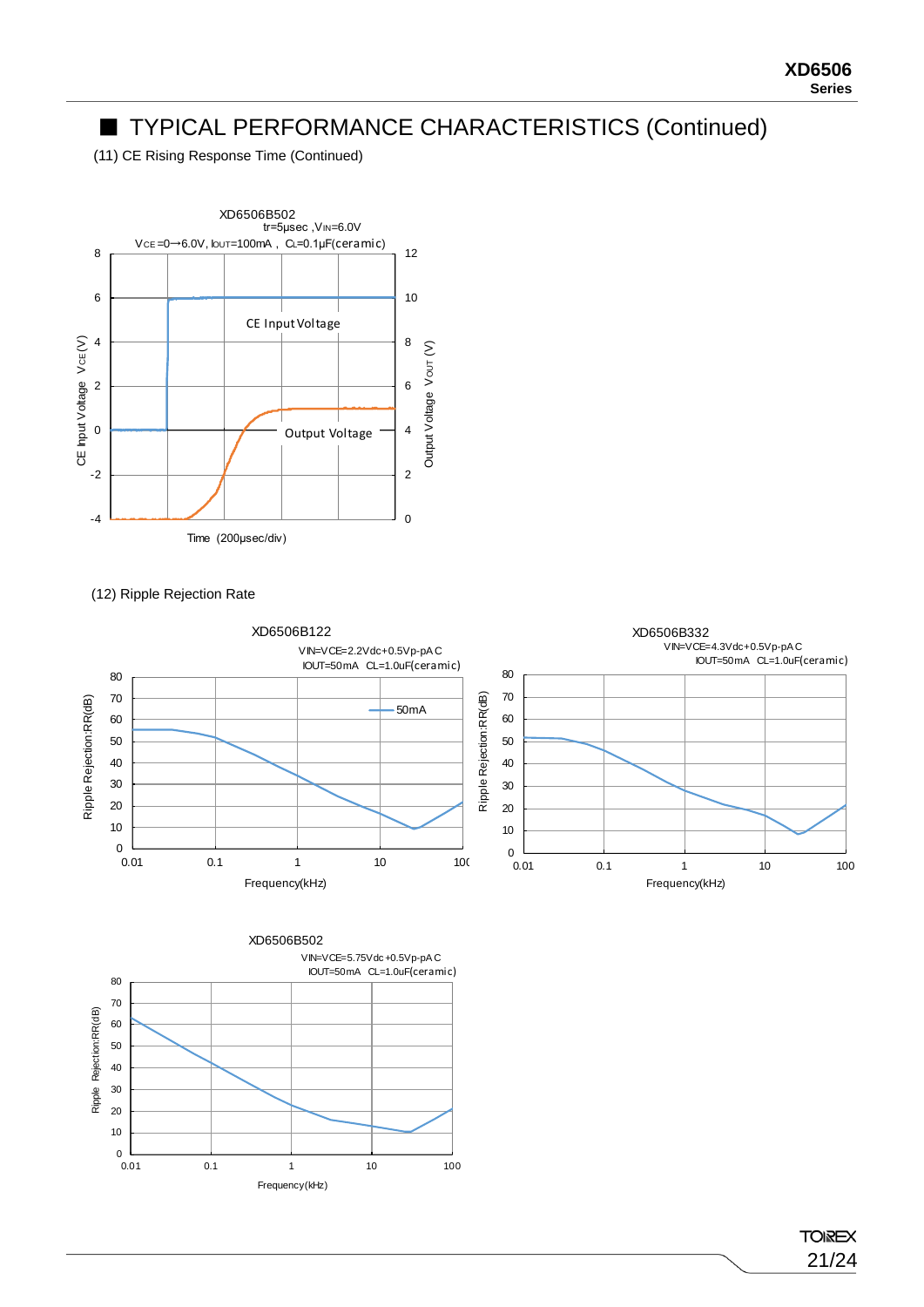## ■PACKAGING INFORMATION

For the latest package information go to, [www.torexsemi.com/technical-support/packages](https://www.torexsemi.com/technical-support/packages/)

| <b>PACKAGE</b> | <b>OUTLIN / LAND PATTERN</b> | <b>THERMAL CHARACTERISTICS</b> |                                 |  |
|----------------|------------------------------|--------------------------------|---------------------------------|--|
| SOT-25         | SOT-25 PKG                   | <b>Standard Board</b>          |                                 |  |
|                |                              | JESD51-7 Board                 | <b>SOT-25 Power Dissipation</b> |  |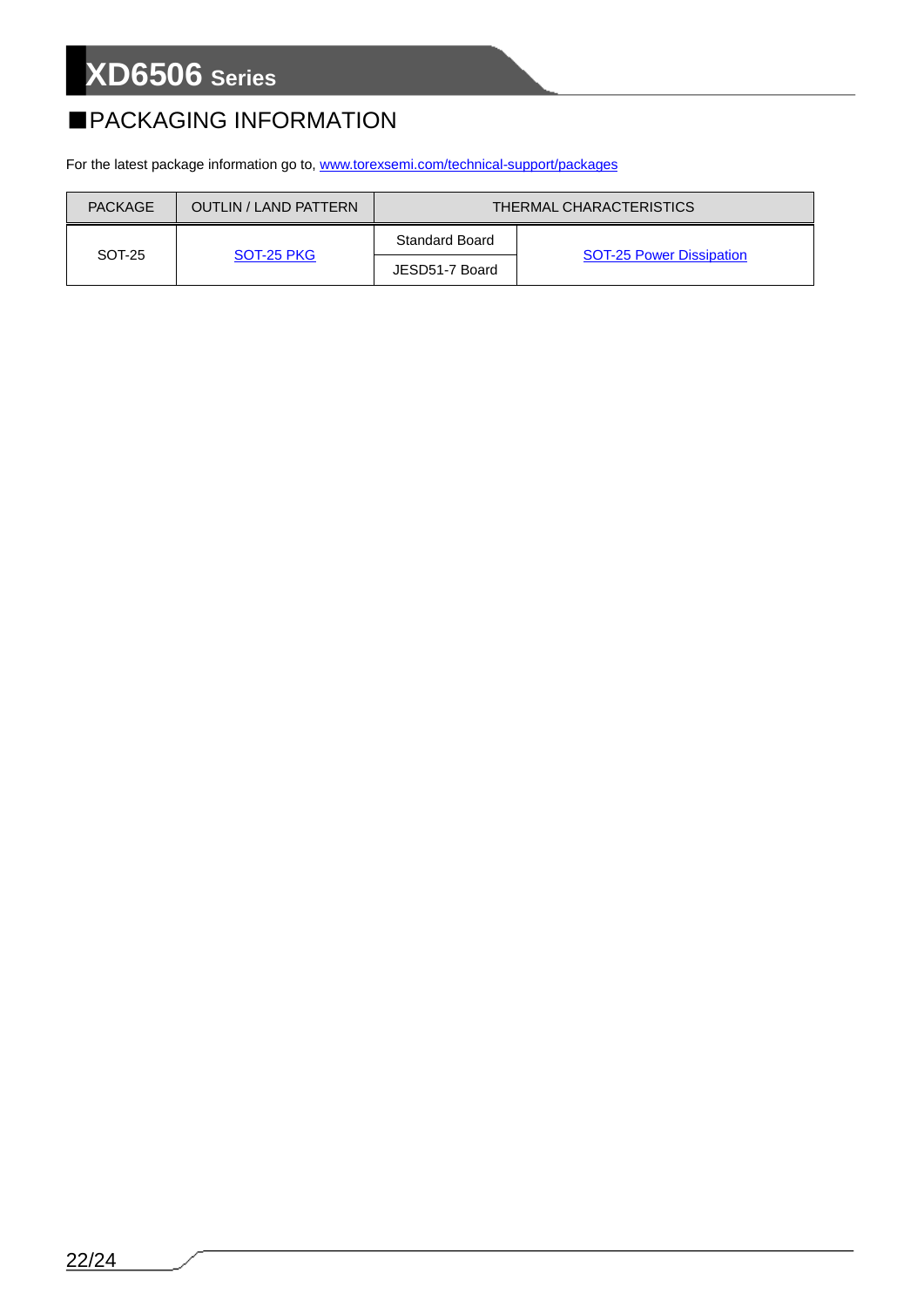## ■MARKING RULE

#### $\bullet$ SOT-25

#### ① represents the product series

| MARK | <b>PRODUCT SERIES</b> |
|------|-----------------------|
|      | XD6506xxxxxx-Q        |

#### ② represents the output voltage range

| <b>MARK</b> | Type             | <b>VOLTAGE (V)</b> | <b>PRODUCT SERIES</b> |
|-------------|------------------|--------------------|-----------------------|
|             |                  | $1.2 \sim 3.0$     |                       |
|             | with CE function | $3.1 \sim 5.0$     | XD6506Bxxxxx-Q        |

SOT-25(Under dot)



#### ③ represents the output voltage

| <b>MARK</b>      | VOLTAGE(V)               |     | <b>MARK</b>  | VOLTAGE(V) |                          |
|------------------|--------------------------|-----|--------------|------------|--------------------------|
| $\pmb{0}$        | $\overline{\phantom{a}}$ | 3.1 | F            | 1.6        | 4.6                      |
| 1                | ۰                        | 3.2 | Н            | 1.7        | 4.7                      |
| $\overline{c}$   | -                        | 3.3 | Κ            | 1.8        | 4.8                      |
| $\mathbf{3}$     |                          | 3.4 | L            | 1.9        | 4.9                      |
| $\overline{4}$   | ۰                        | 3.5 | M            | 2.0        | $5.0\,$                  |
| $\,$ 5 $\,$      | ۰                        | 3.6 | $\mathsf{N}$ | 2.1        | $\overline{\phantom{a}}$ |
| $\,6$            | ٠                        | 3.7 | P            | 2.2        |                          |
| $\overline{7}$   | ۰                        | 3.8 | ${\sf R}$    | 2.3        | ٠                        |
| $\, 8$           | $\overline{\phantom{a}}$ | 3.9 | $\mathbf S$  | 2.4        | $\overline{\phantom{a}}$ |
| $\boldsymbol{9}$ | ۰                        | 4.0 | $\mathsf T$  | 2.5        | ۰                        |
| A                | ۰                        | 4.1 | U            | 2.6        |                          |
| $\sf B$          | 1.2                      | 4.2 | $\vee$       | 2.7        | $\overline{\phantom{a}}$ |
| $\mathsf C$      | 1.3                      | 4.3 | $\mathsf X$  | 2.8        | $\blacksquare$           |
| D                | 1.4                      | 4.4 | Y            | 2.9        |                          |
| $\mathsf E$      | 1.5                      | 4.5 | $\mathsf Z$  | 3.0        | $\overline{\phantom{a}}$ |

④⑤ represents assembly lot number

01 to 09, 0A to 0Z, 11 to 9Z, A1 to A9, AA to AZ, B1 to ZZ repeated (G, I, J, O, Q, W excluded) Note: No character inversion used.